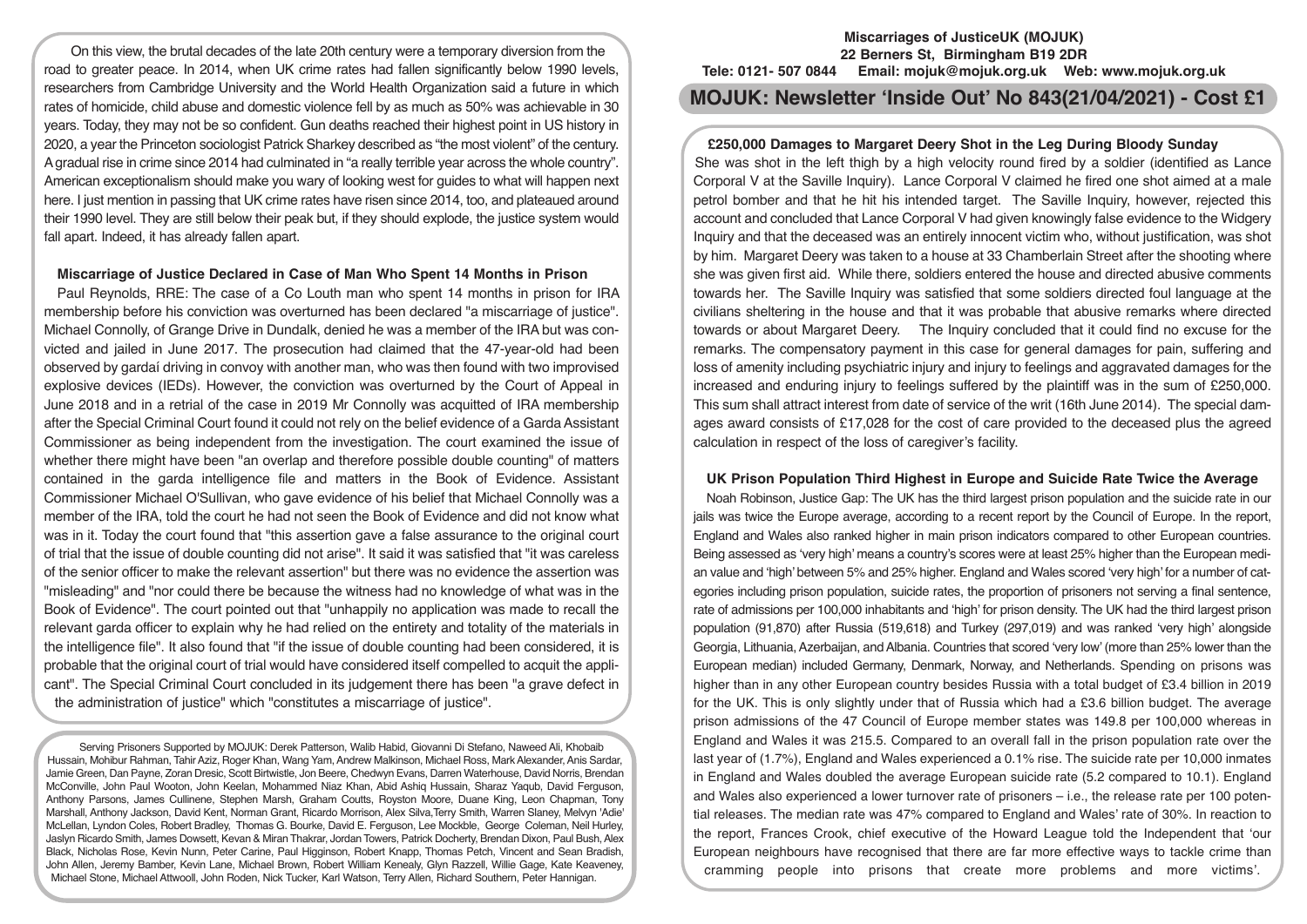#### **Misogyny Alive and Well in the Criminal Justice System**

Harriet Wistrich, Centre for Women's Justice: On Monday (29th March), following her retrial for murder, Emma-Jayne Magson was sentenced by Mr. Justice Jeremy Baker to life imprisonment with a minimum term of 17 years. She had three weeks earlier been convicted of the murder of her abusive boyfriend James Knight, by a majority jury verdict of 10-2, following an 8-week retrial. Justice for Women were contacted by Emma's mother following her first trial in 2016 when she was previously convicted of the murder. They assisted her to instruct a new legal team who presented fresh psychiatric evidence supporting the defence of diminished responsibility. The court of appeal quashed her murder conviction on 28th January 2020 and ordered a retrial. The recent conviction and subsequent sentencing of Emma-Jayne Magson is shocking in light of the evidence put forward at the retrial and confirms the discrimination faced by women in the criminal justice system. Justice for Women have been monitoring, supporting, and campaigning around cases like Emma's since 1990, and whilst a lot has changed for the better, there are still many huge barriers to justice for abused women who kill.

In February, we released our research findings on the systemic failings of the justice system in the context of women who had killed their abuser. Our findings showed that 77% of women who killed their partners had been victims of violence and abuse by the deceased, yet only 7% were successful in the use of selfdefence, and 43% were convicted of murder. Recommendations highlighted the need for further law reform and changes to practice at every stage of the criminal justice process – as well as change beyond the criminal justice system – in order to challenge common myths and stereotypes which remain prevalent around women who offend. We also highlighted the failure of the criminal justice system to prevent violence and abuse towards women, which are often the triggers to women's lethal violence against their abusers. The Emma Jayne Magson case illustrates several of the issues highlighted in our report which were evident in the prosecution, conviction, and sentencing - both in the original trial and this recent retrial.

*The evidence presented at retrial in support of Emma-Jayne's defence to murder included:*  \*Toxicology evidence showing that the deceased had taken cocaine, cannabis, anabolic steroids, and alcohol which had contributed to his aggressive demeanour \*CCTV was shown at trial of him squaring up to strangers outside a club earlier that night and included footage of him violently pushing Emma into a parked car in a seemingly unprovoked attack – this can be viewed on the BBC website here \*Witnesses provided evidence of the deceased shouting and kicking at her front door immediately after the offence \*Medical evidence, including red marks and bruising around her neck and a pathologist report, supported the defendant's account that she was strangled by the deceased \*Five out of six psychiatric or psychologist reports evidencing a mental impairment that was likely to have diminished Emma's responsibility for the stabbing \*Evidence in the form of social media messages of the deceased's past bad character; the fact that steroids and drugs had made him aggressive towards his previous partner \*There were a significant number of text messages which had not been provided to Emma's legal team at the original trial, which disclosed James Knight's abusive behaviour to his previous partner and revealed threats to both her and her sister \*Evidence of the deceased's previous violence towards the defendant and his regular abusive language towards her, including typically describing her as a 'slag', calling her 'fat' when she was pregnant with their child, and telling her to lose weight

*So why was Emma convicted a second time of murder?* \*The police and prosecution team seemed determined to re-convict Emma of murder. It was open to them to have offered a plea to manslaughter by reason of diminished responsibility after two experts they instructed agreed with the three experts instructed by the defence. However, they went searching for a further expert who did not support the diagnosis, so they could improve the prospects of a re-conviction for murder

station in the north-west was included in the fire sale and an organised crime group bought it. The gang run it as a pizza restaurant and a front for the distribution of drugs – "extra toppings". Afzal tells me police intelligence heard the gangsters "crowing" about getting one over on their old adversaries. A country where crime gangs do business from former cop shops is not one whose politicians should be able to boast of their toughness on crime. Boris Johnson and Priti Patel get away with it by saying they will restore the 15% cut in police numbers their own party imposed by 2023. No sensible person believes a Johnson promise. But humour me and assume he isn't lying. When newspapers from Cheshire to the Thames Valley report that local officers dealt informally with suspects accused of child sex crimes, drugs trafficking, stalking, robbery, firearms possession, kidnapping and blackmail rather than take them to court, the softest liberal may concede Johnson has a point. He cannot make it stick, and not just because the courts will still be hearing Covid-delayed cases in 2023, and have no idea when they will return to normal. For the court system, failure was the "normal" of the 2010s. As with so much else, the pandemic has accelerated existing trends and, in the case of the criminal justice system, the trend was downhill all the way. Johnson's party reduced the Crown Prosecution Service to an organisation "creaking" under the strain of a loss of a quarter of its budget, in the words of Alison Saunders, a former director of public prosecutions. With malign timing, the explosion in evidence from online data coincided with the assault on the public sector, slowing the ability of prosecutors and police officers to process cases. Legal aid payments for defence solicitors have become so miserly that suspects may soon be unable to find lawyers in large parts of the country. Prisons have confined inmates to their cells, meanwhile, in conditions the Prison Reform Trust says "amount to solitary confinement". The pandemic destroyed what attempts the jails made to turn them from crime when it closed classrooms, gyms, libraries, workshops and offending behaviour programmes.

I could go on to the withdrawal of public support from youth workers, social workers and teachers who might identify and divert young men at risk of turning to crime, and from probation officers who might rehabilitate offenders. I could look at drug and alcohol consumption rates and poverty. However long I spent, the fact would remain that, when Patel said: "I want criminals to feel terror", she must have known the odds were criminals would be left in peace. What applies to the failing system applies to libertarians who worry, understandably, about the authoritarian powers the government has taken in the crisis. They cry that the UK is becoming a police state without understanding that we don't have enough police to police a police state. Liberals, who want a humane prison system or a police force that takes the abuse of women seriously and does not disproportionately target young black men, not only need to think about where they will find the funding, but about who they might train and recruit and how many years it will take to rebuild from the wreckage.

The Conservatives got away with defunding the police and the rest of the criminal justice system in part because their 11 years in power began during a period of social peace across the developed world. From the mid-1960s until the 1990s, crime rates exploded and then fell back, spectacularly, in the 21st century. Criminologists argue about the reasons: ageing populations, the aborting of unwanted children, even reductions in air pollution and levels of lead in the blood. As always, left and right pick the explanation that suit their biases. Perhaps we do not need an explanation. What American researchers call "the great crime decline" may just be a reversion to the mean. Humanity progresses, as Steven Pinker has argued, and a part of the progress has been a decline in everyday violence that began at the end of the Middle Ages.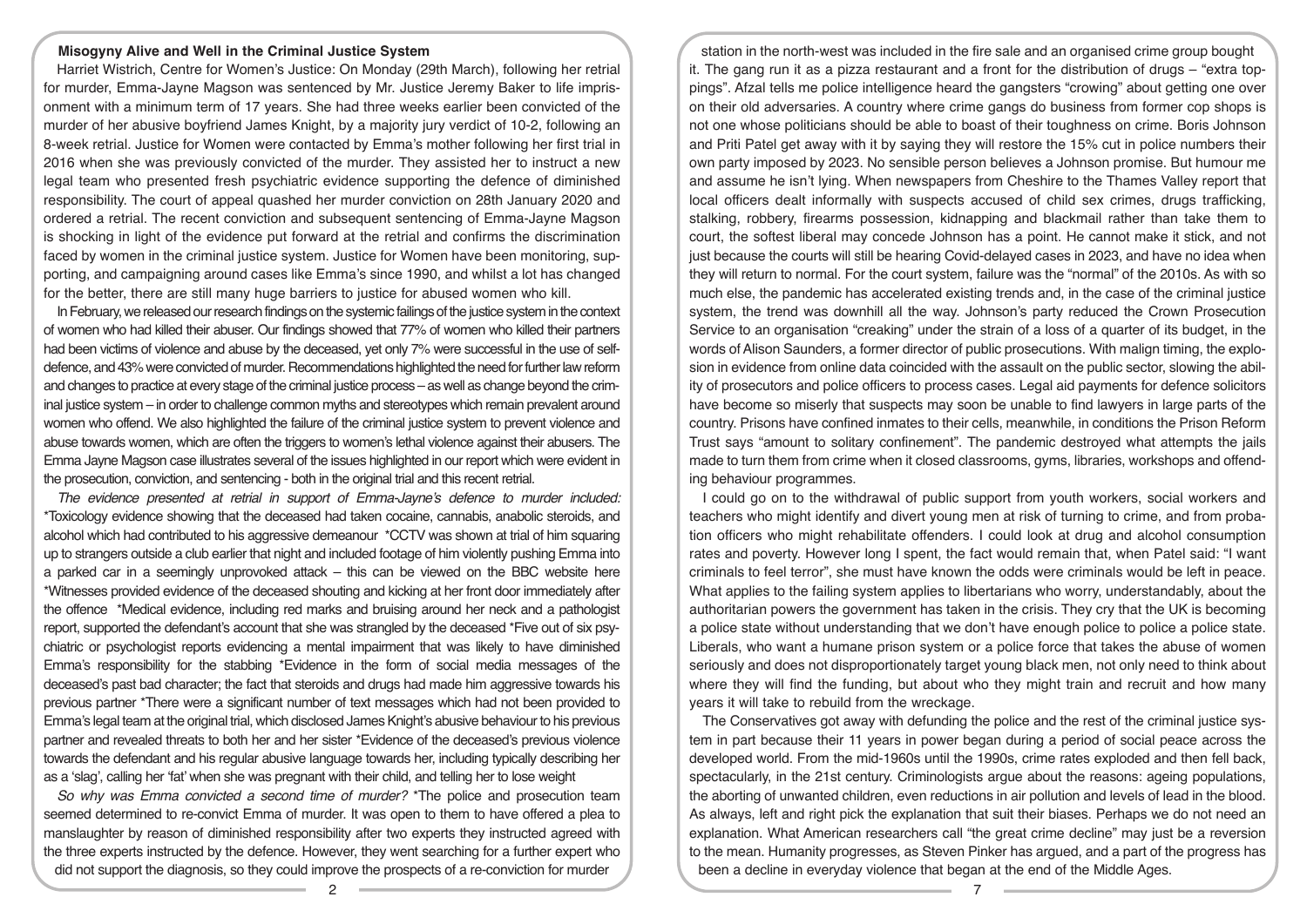to accept it. It was part of the culture and I should be grateful for it." More "drinks" followed at a time when the force was meant to be investigating three major armed crimes: the £175,000 robbery of the Daily Express payroll in 1976; the £520,000 Williams & Glyn's bank robbery the following year; and the 1978 Daily Mirror payroll robbery in which a security guard, Tony Castro, was shot dead and £200,000 was stolen. No one was ever convicted of the robberies.

'I thought: this is not why I joined the police the higher you went, the bigger the drink you got," said Tassell. "There was no one I could go to … Nothing would have happened except I would have been out of the CID … I thought: this is not why I joined the police." When he finally decided to cooperate with the investigation into corruption, "I was concerned about my own personal safety … One of the officers said: 'Is it true, Lew, what we hear about you?' … [Another officer said:] 'I don't think he's a grass because if what you say is true you'll be wearing a … cement raincoat.' It terrified me." He added: "I would sometimes go home and sob." Tassell, who remained in the police until 1999, gave evidence against Cuthbert, who was jailed for three years in 1982. The former DCS John Simmonds, then the head of the CID in the City, recalls that Cuthbert asked him if they could have a chat "on the square", indicating that he, like Simmonds, was a Freemason. "I kept Freemasonry and the police separate and when he started admitting to criminality I withdrew my Freemasons' hat and put my police helmet back on because I realised that this was extremely serious." Simmonds clandestinely recorded Cuthbert describing how Commander Hugh Moore, then the third most senior officer in the force, was involved. "Hughie's run Bishopsgate and half the City police for years and years," Cuthbert told him. "He's been the greatest villain unhung." Of the Daily Express robbery, he said: "That was a Hughie Moore job and he's a greedy bastard. Always has been."

Simmonds said he was "not proud" of having to tape Cuthbert secretly, "but I never lost sight of the fact that a man had got killed on one of the robberies". Those officers who accepted bribes were taking "blood money", he said. Of Moore, he said: "I had a hard time from him daily, hourly … When he had the opportunity to snipe at me or try to catch me out, he did his level best. I was completely and utterly disillusioned and decided to get out." He left the force. Moore, who died in 1993, two weeks after attempting to arrest a violent suspect, was never charged and always denied any wrongdoing. Cuthbert said later that his remarks about Moore were made when he was drunk. Moore's role is covered in the book, Operation Countryman, by the former Flying Squad officer Dick Kirby. While Kirby is very critical of the way that the Countryman investigation into corruption was conducted, he concludes that Moore "championed the cause of officers thought to be crooked, denigrated those who were straight".

## **Is a Party That Sells Police Stations to Criminals so Very Tough On Crime?**

Nick Cohen: Defund the police was a provocative slogan for the US radical left and the settled policy of Britain's ruling right. You should switch off politicians and commentators who talk about building a safer country, if they don't face up to the debilitation that 11 years of Conservative defunding has inflicted on the criminal justice system. Let one anecdote stand in for the bigger picture. The Tories sold half the magistrates' courts and more than a third of county courts in England and Wales between 2010 and 2020, and about 600 police stations. The same government is engaged in a screeching U-turn today and trying to deal with the tens of thousands of Covid-delayed trials by opening "Nightingale courts", although I doubt that Florence Nightingale would have sent the lowliest British soldier in Crimea to our fetid prisons.

Bewildered detectives reported to former chief crown prosecutor Nazir Afzal that a police

at the retrial \*The police searched for witnesses who could provide evidence of Emma's previous violence and bad character \*A number of witnesses did provide such evidence, including a former boyfriend who alleged she had hit him with a vacuum cleaner pipe. All these witnesses were crossexamined to show their accounts were dishonest or unreliable. However, it seems the majority on the jury still believed these accounts \*During the course of the retrial, the Crown Prosecutor made reference to Emma as a typical council estate girl who had experienced '50 one night stands.'

The focus of the trial was on Emma's character and the lies that she told immediately after the offence \*The most damning evidence that is likely to have persuaded judge and jury that her account of being attacked and acting in self-defence lacked credibility, was the fact that Emma, on her own admission at trial, lied afterwards to a 999 call handler, paramedics, police officers and bystanders after the stabbing \*A recording of the 999 call made by Emma following the attack made her seem calm, lying, and unbothered by the condition of the deceased. Without an understanding of her underlying personality disorder, this made her appear callous \*Evidence was adduced of Emma's previous bad character, including previous convictions for violence. She had a caution for hitting a bouncer, had hit a woman in a pub and attacked a woman with a glass for which she incurred convictions for battery. However, these incidents occurred when she was in a relationship with someone who had physically assaulted her and set fire to her clothing and personal possessions \*5 out of 6 experts agreed that Emma had a personality disorder and that this was due to neglect and trauma during her childhood.

*Sentencing of Emma-Jayne by Judge Jeremy Baker* \*To assist with mitigation upon sentencing, evidence was provided by prison officers commending Emma for her work during the time she has been in prison. Reports highlighted her dedication to self-improvement, her helping others, and her willingness to discuss her offending behaviour, including demonstrating remorse for causing James Knight's death \*However, Mr Justice Jeremy Baker told Magson that he would have passed an even stiffer sentence had it not been for legal limitations on the court's powers. "I regret I am unconvinced you have, as yet, any real remorse for having caused James Knight's death" \*He stated that "I am sure that the account which you provided to the police in your prepared statement of being strangled by James Knight is untrue." And explained that the red marks on Emma's neck "could equally have been caused when James Knight had pushed you [Magson] into the car on Pool Road at an earlier point in the night".

Minimum tariff for murder. When someone is convicted of murder, a mandatory life sentence will be imposed. The judge must set a minimum tariff, which means the number of years a convicted murder must serve in prison before she can be considered by the parole board for release on licence. The length of tariff set by the judge should depend on the presence of mitigating or aggravating circumstances surrounding the killing. The statutory guidance on sentencing indicates that the starting point for a murder tariff will be 15 years, this can be reduced if there is evidence of provocation, lack of pre-meditation, the presence of a psychiatric vulnerability and the lack of an intention to kill. All these factors were present in Emma's case but it seems the judge wanted to impose a sentence well over the starting point tariff of 15 years.

*Trial Under Conditions of lockdown:* The retrial took place at Birmingham Crown Court, following a number of delays due to Covid lockdown. The presenting of evidence may have been hampered by lockdown conditions, when her defence counsel had to isolate for part of the trial, when junior counsel was diagnosed with covid and the defence had to cross examine prosecution witnesses remotely (whilst the prosecution team remained at court). Several defence experts gave evidence by video link which may have weakened the impact of their evidence. However, the jury verdict was shocking and unexpected given the weight of evidence that favoured her defence.